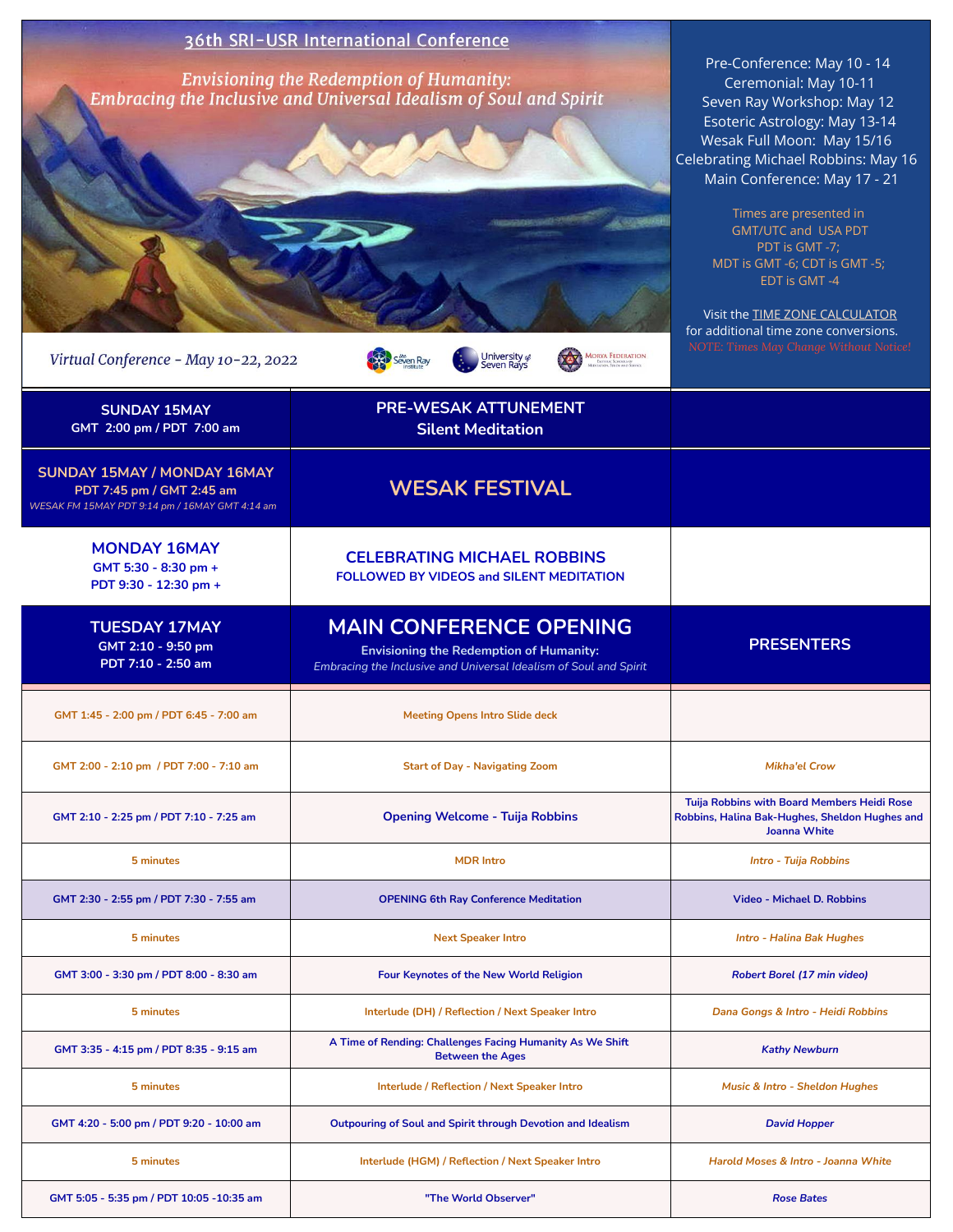| 5 minutes                                                | Interlude (CM) / Reflection / Next Speaker Intro                                                                                                                           | Carol Merrifield & Intro - Sheldon Hughes                                                |
|----------------------------------------------------------|----------------------------------------------------------------------------------------------------------------------------------------------------------------------------|------------------------------------------------------------------------------------------|
| GMT 5:40 - 6:20 pm / PDT 10:40 - 11:20 am                | Using Sixth Ray Devotion to Serve Seventh Ray Emergence: A Meditation<br><b>Service Group for the United Nations</b>                                                       | Judy Harrison, Katharine Powers, Martha Gallahue                                         |
| 1 hour 10 minutes                                        | <b>BREAK</b><br><b>Or Silent Meditation / Virtual Lotus Temple</b>                                                                                                         |                                                                                          |
| GMT 7:30 - 7:45 pm / PDT 12:30 - 12:45 pm                | THREE WORKSHOP INTRODUCTIONS                                                                                                                                               | Introduction of Workshop Presenters with Board<br><b>Member Halina Bak-Hughes</b>        |
| MT 7:45 - 9:00 pm / PDT 12:45 - 2:00 pm<br>(75 minutes)  | $\sim$ CONCURRENT WORKSHOPS $\sim$                                                                                                                                         |                                                                                          |
|                                                          | <b>Avatars and the Continuity of Divine Revelation</b>                                                                                                                     | <b>Robert Borel</b>                                                                      |
|                                                          | Becoming Causal to the Energy, Force, and Substance of the ONE<br><b>ECONOMY</b>                                                                                           | Judy Harrison, Katharine Powers and Martha<br><b>Gallahue</b>                            |
|                                                          | Binary or Quantum - A Choice Point for Humanity                                                                                                                            | <b>Mikha'el Crow</b>                                                                     |
| GMT 9:00 - 9:30 pm / PDT 2:00 - 2:30 pm                  | <b>SHARING REFLECTIONS FOR THE DAY</b>                                                                                                                                     | <b>Sheldon Hughes and the Group</b>                                                      |
| GMT 9:30 - 9:50 pm / PDT 2:30 - 2:50 pm                  | <b>CLOSING BENEDICTION</b>                                                                                                                                                 | <b>Tuija Robbins</b>                                                                     |
| Wed, 18 May                                              | <b>MAIN CONFERENCE</b>                                                                                                                                                     | <b>PRESENTER</b>                                                                         |
| GMT 1:45 - 2:00 pm / PDT 6:45 - 7:00 am                  | <b>Meeting Opens Intro Slide deck</b>                                                                                                                                      |                                                                                          |
| GMT 2:00 - 2:10 pm / PDT 7:00 - 7:10 am                  | <b>Start of Day - Navigating Zoom</b>                                                                                                                                      | <b>Mikha'el Crow</b>                                                                     |
| GMT 2:10 - 2:25 pm / PDT 7:10 - 7:25 am                  | <b>Opening Meditation - Inclusivity and the Field of Divine Love</b>                                                                                                       | <b>Heidi Robbins</b>                                                                     |
| 5 minutes                                                | <b>MDR Intro</b>                                                                                                                                                           | <b>Intro - Heidi Robbins</b>                                                             |
| GMT 2:30 - 2:55 pm / PDT 7:30 - 7:55 am                  | REFLECTIONS ON THE SIXTH RAY - VIDEO EXCERPT                                                                                                                               | <b>Michael Robbins</b>                                                                   |
| 5 minutes                                                | <b>Next Speaker Intro</b>                                                                                                                                                  | <b>Intro - Halina Bak Hughes</b>                                                         |
| GMT 3:00 - 3:40 pm / PDT 8:00 - 8:40 am                  | The Sixth and the Seventh Rays in the World Today                                                                                                                          | Dr. Jose Becerra                                                                         |
| 10 minutes                                               | Interlude (DH) / Reflection / Next Speaker Intro                                                                                                                           | Dana Gongs & Intro - Heidi Robbins                                                       |
| GMT 3:50 - 4:30 pm / PDT 8:50 - 9:30 am                  | Vibrational Redemption: Uniting Humanity in Harmony and Love                                                                                                               | <b>Harold Grandstaff Moses</b>                                                           |
| 10 minutes                                               | Interlude (HGM) / Reflection / Next Speaker Intro                                                                                                                          | Harold Moses & Intro - Sheldon Hughes                                                    |
| GMT 4:40 - 5:20 pm / PDT 9:40 - 10:20 am                 | Visioning A Positive Future Through An Esoteric Understanding of<br><b>Revelation and the "End Times"</b>                                                                  | Dr. Lisa Love                                                                            |
| 10 minutes                                               | Interlude (CM) / Reflection / Next Speaker Intro                                                                                                                           | Carol Merrifield & Intro - Heidi Robbins                                                 |
| GMT 5:30 - 6:10 pm / PDT 10:30 - 11:10 am                | Transferring the Fire: The Solar Plexus in the Life of the Disciple                                                                                                        | <b>Francis Donald</b>                                                                    |
| 1 hour 20 minutes                                        | <b>BREAK</b><br><b>Or Silent Meditation / Virtual Lotus Temple</b>                                                                                                         |                                                                                          |
| GMT 7:30 - 7:45 pm / PDT 12:30 - 12:45 pm                | THREE WORKSHOP INTRODUCTIONS                                                                                                                                               | <b>Introduction of Workshop Presenters with Board</b><br><b>Member Halina Bak-Hughes</b> |
| GMT 7:45 - 9:00 pm / PDT 12:45 - 2:00 pm<br>(75 minutes) | <b>CONCURRENT WORKSHOPS:</b>                                                                                                                                               |                                                                                          |
|                                                          | The Ashram School of the Four Rays of the Attribute in Russia - a<br>Foundation of Building a New Stage of Humanity's Spiritual Path in the<br><b>New Age of Aquarius.</b> | <b>Olga Pashinina and Freda Kemp</b>                                                     |
|                                                          | An Esoteric Understanding of Revelation and the "End Times" -<br><b>Continued/Group Discussion</b>                                                                         | Dr. Lisa Love                                                                            |
|                                                          | The Stage of the Forerunner and the 2025 Conclave                                                                                                                          | <b>Francis Donald</b>                                                                    |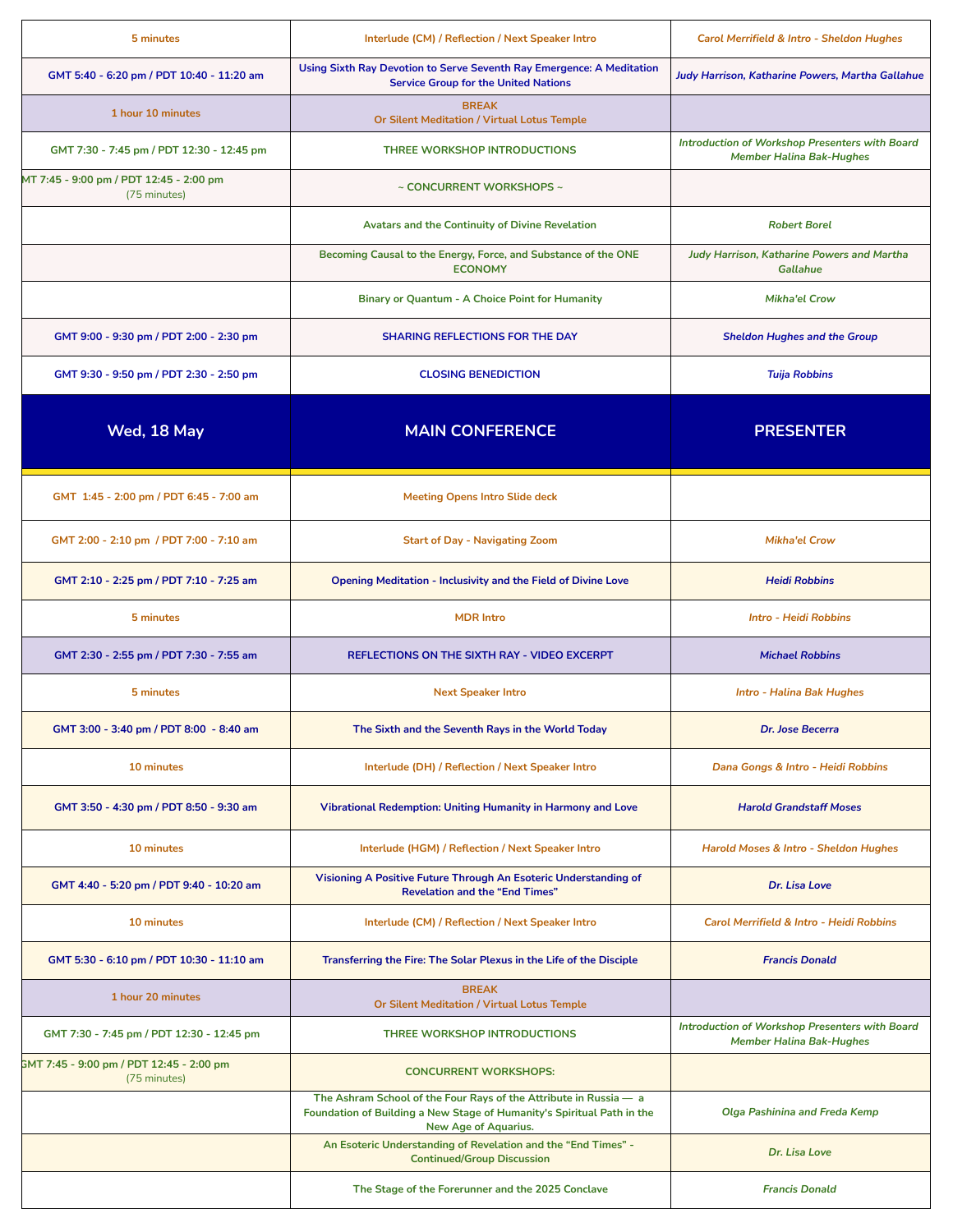| GMT 9:00 - 9:30 pm / PDT 2:00 - 2:30 pm                  | SHARING REFLECTIONS FOR THE DAY                                                                                                         | <b>Sheldon Hughes and the Group</b>                                               |
|----------------------------------------------------------|-----------------------------------------------------------------------------------------------------------------------------------------|-----------------------------------------------------------------------------------|
| GMT 9:30 - 9:50 pm / PDT 2:30 - 2:50 pm                  | <b>CLOSING BENEDICTION</b>                                                                                                              | <b>Tuija Robbins</b>                                                              |
| Thu, 19 May                                              | <b>MAIN CONFERENCE</b>                                                                                                                  | <b>PRESENTER</b>                                                                  |
| GMT 1:45 - 2:00 pm / PDT 6:45 - 7:00 am                  | <b>Meeting Opens Intro Slide deck</b>                                                                                                   |                                                                                   |
| GMT 2:00 - 2:10 pm / PDT 7:00 - 7:10 am                  | <b>Start of Day - Navigating Zoom</b>                                                                                                   | <b>Mikha'el Crow</b>                                                              |
| GMT 2:10 - 2:25 pm / PDT 7:10 - 7:25 am                  | <b>Opening Meditation: Humanity Merging With Hierarchy</b>                                                                              | <b>Halina Bak-Hughes</b>                                                          |
| 5 minutes                                                | <b>MDR Intro</b>                                                                                                                        | <b>Intro - Tuija Robbins</b>                                                      |
| GMT 2:30 - 2:55 pm / PDT 7:30 - 7:55 am                  | REFLECTIONS ON THE SIXTH RAY - VIDEO EXCERPT                                                                                            | <b>Michael Robbins</b>                                                            |
| 5 minutes                                                | Interlude (DH) / Reflection / Next Speaker Intro                                                                                        | Dana Gong & Intro - Joanna White                                                  |
| GMT 3:00 - 3:40 pm / PDT 8:00 - 8:40 am                  | The Art of Thinking the Ideas                                                                                                           | <b>Antonella Nobilio</b>                                                          |
| 10 minutes                                               | Interlude (HGM) / Reflection / Next Speaker Intro                                                                                       | Harold Moses & Intro - Sheldon Hughes                                             |
| GMT 3:50 - 4:30 pm / PDT 8:50 - 9:30 am                  | The Impact of Shamballa in 2025 and Its Relationship to the Covid 19<br><b>Pandemic</b>                                                 | <b>Duane Carpenter</b>                                                            |
| 10 minutes                                               | Interlude (CM) / Reflection / Next Speaker Intro                                                                                        | Carol Merrifield & Intro - Tuija Robbins                                          |
| GMT 4:40 - 5:20 pm / PDT 9:40 - 10:20 am                 | Mother's Way in Mother's Millennium: Esoteric, Mystical, and Practical; The<br><b>Principles and Practice of Spiritual Intervention</b> | <b>JohnAlexis Viereck</b>                                                         |
| * minutes                                                | <b>Next Speaker Intro</b>                                                                                                               | Intro - *****                                                                     |
| GMT 5:20 - 6:10 pm / PDT 10:20 - 11:10 am                | Panel Discussion - Postive Forces and Events to Build Upon to 2025; Living<br><b>Connection to Inner Reality</b>                        | <b>SRI BOARD and Group</b>                                                        |
| 1 hour 20 minutes                                        | <b>BREAK</b><br><b>Or Silent Meditation / Virtual Lotus Temple</b>                                                                      |                                                                                   |
| GMT 7:30 - 7:45 pm / PDT 12:30 - 12:45 pm                | THREE WORKSHOP INTRODUCTIONS                                                                                                            | Introduction of Workshop Presenters with Board<br><b>Member Halina Bak-Hughes</b> |
| GMT 7:45 - 9:00 pm / PDT 12:45 - 2:00 pm<br>(75 minutes) | <b>CONCURRENT WORKSHOPS:</b>                                                                                                            |                                                                                   |
|                                                          | The Impact of Shamballa in 2025 and Its Relationship to the Covid 19<br><b>Pandemic - Continued</b>                                     | <b>Duane Carpenter</b>                                                            |
|                                                          | <b>Containing and Working with the Energies of Polarization</b>                                                                         | <b>JohnAlexis Viereck</b>                                                         |
|                                                          | Bringing Sacredness into Everyday Life Through Ancient Egyptian<br><b>Archetypes</b>                                                    | <b>Danijela Nestorovic</b>                                                        |
| GMT 9:00 - 9:30 pm / PDT 2:00 - 2:30 pm                  |                                                                                                                                         |                                                                                   |
|                                                          | <b>SHARING REFLECTIONS FOR THE DAY</b>                                                                                                  | <b>Sheldon Hughes and the Group</b>                                               |
| GMT 9:30 - 9:50 pm / PDT 2:30 - 2:50 pm                  | <b>CLOSING BENEDICTION</b>                                                                                                              | <b>Tuija Robbins</b>                                                              |
| Fri, 20 May                                              | <b>MAIN CONFERENCE</b>                                                                                                                  | <b>PRESENTER</b>                                                                  |
| GMT 1:45 - 2:00 pm / PDT 6:45 - 7:00 am                  | <b>Meeting Opens Intro Slide deck</b>                                                                                                   |                                                                                   |
| GMT 2:00 - 2:10 pm / PDT 7:00 - 7:10 am                  | <b>Start of Day - Navigating Zoom</b>                                                                                                   | <b>Mikha'el Crow</b>                                                              |